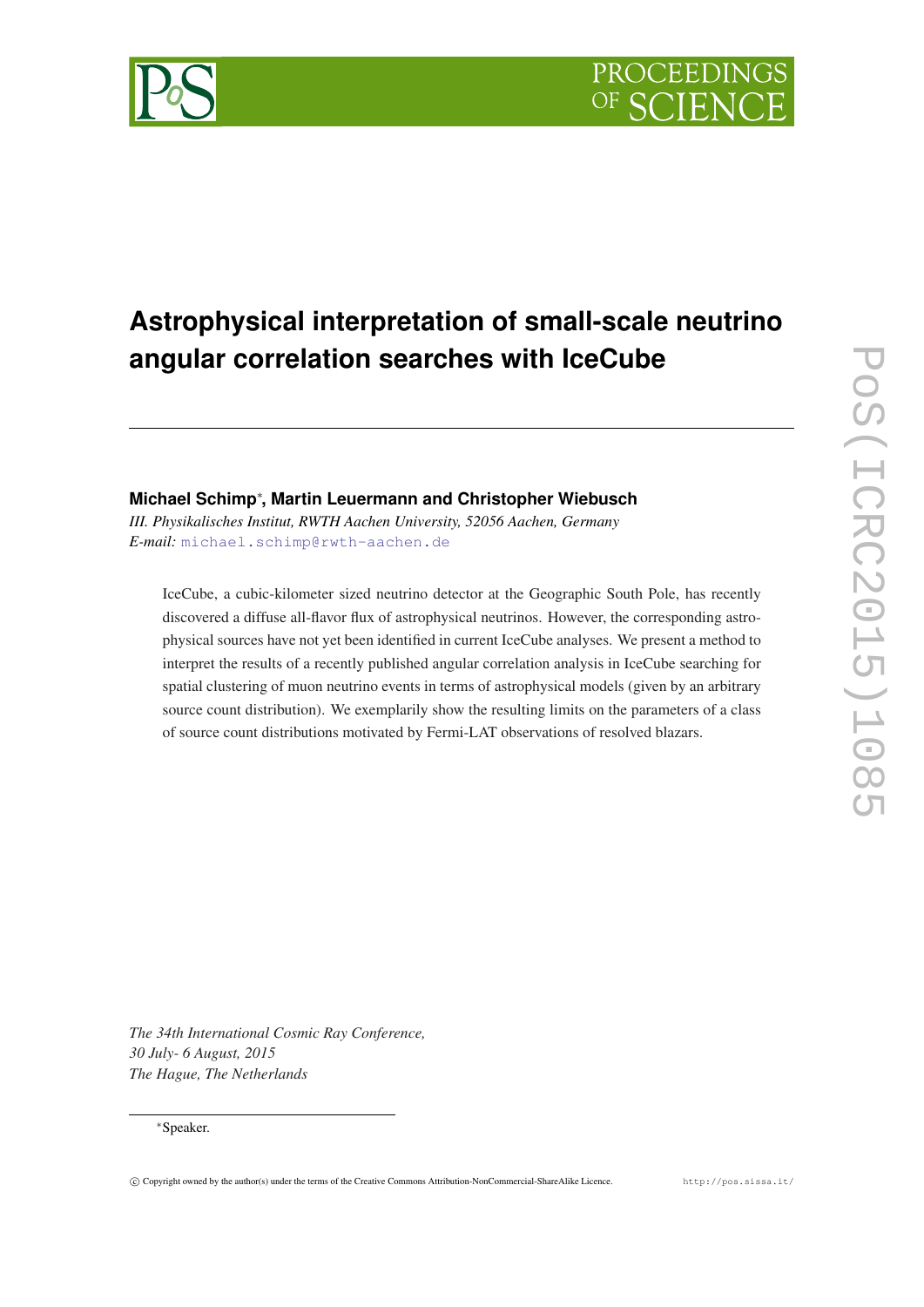## <span id="page-1-0"></span>1. Introduction

IceCube is a cubic-kilometer neutrino detector at the Geographic South Pole capable to detect neutrinos in the energy regime above ∼ 10GeV. It consists of 86 strings in the Antarctic glacial ice, each equipped with 60 photosensors deployed at depths between 1450m and 2450m below the surface [\[1\]](#page-7-0). The detection of high-energy neutrino events is based on the measurement of Cherenkov photons, emitted by charged particles produced by neutrino interactions in the ice. IceCube recorded the data used for this work from 2008 to 2011 in the detector configurations *IC40*, *IC59* and *IC79*, where the numbers denote the amounts of deployed strings.

Astrophysical neutrinos are well suitable messengers for studying production and acceleration mechanisms of cosmic rays. Recently, IceCube discovered a diffuse all-flavor astrophysical neutrino flux [\[2\]](#page-7-0). However, the properties of its astrophysical sources have not been identified yet. Besides single point source and catalogue searches [[3](#page-7-0)], an angular correlation analysis was performed on IceCube data from 2008 to 2011 to search for sources too weak to be detected individually [[4](#page-7-0)]. In this work, the results of this analysis are reinterpreted with a new method to account for realistic source populations and the observed astrophysical neutrino flux.

## 2. Method

### 2.1 Limits used for astrophysical interpretation

In this section, the key properties of the angular correlation analysis are summarized. It is based on spherical harmonics expansions of muon neutrino arrival direction skymaps. The signal expectation has been benchmarked according to different *signal hypotheses*, characterized by three quantities: The number of sources  $N_{\text{Sou}}$ ; the mean number of measured neutrinos per source at the horizon µ (*source strength*); and the astrophysical spectral index γ. Assuming a constant flux from each source, a source at the horizon is assigned a number of neutrinos following a Poisson distribution with mean  $\mu$ ; with changing declination, the mean number of neutrinos per source is reduced according to the lower detector acceptance. The signal part of each hypothesis includes *N*<sub>Sou</sub> isotropically distributed sources in the Northern Sky with such Poisson distributed numbers of neutrinos. To match the total number of 108310 neutrinos in agreement with the number of events in the used IceCube data sample, a background part for the respective hypothesis is added. It consists of atmospheric neutrinos, sampled from experimental data. A test statistic (TS) value is calculated from the spherical harmonics expansion coefficients of each skymap. It denotes how significantly the specific skymap is distinguishable from pure atmospheric background. By repeating this process for many skymaps of each specific signal hypothesis, a distribution of TS values is obtained for each signal hypothesis. The shift of this distribution with respect to the distribution of the TS of the purely atmospheric background in units of the standard deviation of the distribution of the TS of the background is called *signalness* Σ. Finally, a Feldmann-Cousin approach [\[5](#page-7-0)] is used to compute experimental limits (90 % C.L.) in terms of  $N_{\text{Sou}}$ ,  $\mu$  and  $\gamma$  from the TS value of the experimental skymap and the distributions of the TS of the simulated hypotheses.

## 2.2 Motivation and conversion

While the angular correlation analysis described in Section 2.1 tests signal hypotheses for *fixed*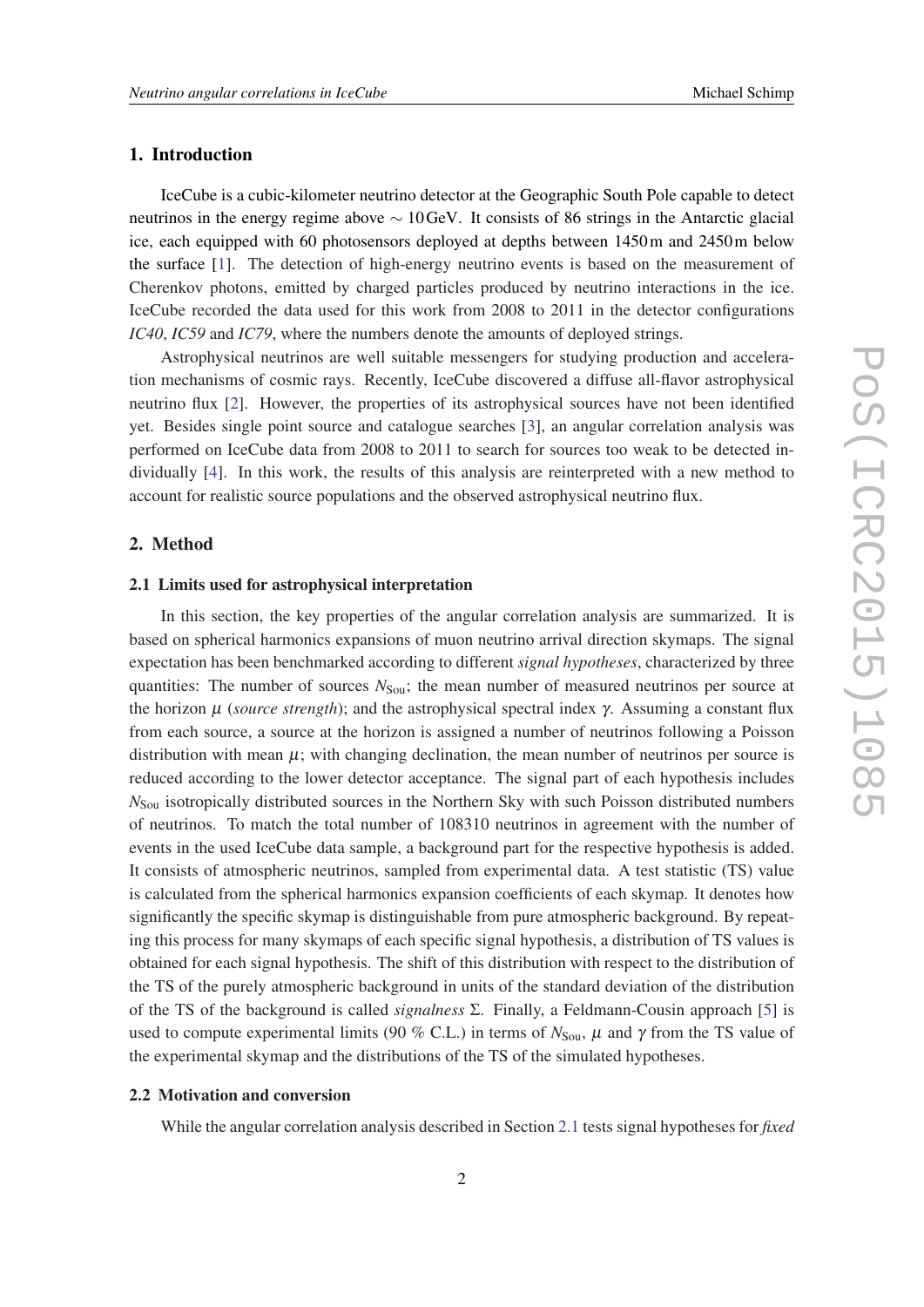<span id="page-2-0"></span>

Figure 1: Signalness per source  $\frac{d\Sigma}{dN_{Soul}}$  against Figure 2: Sketch of the source count distribution source strength  $\mu$  for astrophysical energy spectra  $E^{-2}$  and  $E^{-2.5}$ ; legend: best-fit power law Fermi-LAT exponent

d*N*Sou  $\frac{N_{Soul}}{d\mu}(\mu)$  with powers  $\beta_1$  and  $\beta_2$  adopted from

values of  $N_{\text{Sou}}$  and  $\mu$ , corresponding to a fixed flux per source at Earth, realistic source populations contain multiple sources of *variable* strength. Thus, to obtain limits on realistic source distributions, two possibilities exist. First, every source population of interest can be simulated and its distribution of the TS investigated; second, the already obtained limits can be converted to limits on realistic source populations. To describe a realistic source population, a so called *source count* distribution  $\frac{dN_{Soul}}{d\mu}$  is used which describes the number of sources per (infinitesimal) source-strength interval. The source count distribution is a function of the signal parameter  $\mu$ , used in the angular correlation analysis, which simplifies the conversion of the limits from the analysis to limits on realistic source distributions as shown in the following. It should be noted that while this work focuses on the limits, also other signalness-related results from the angular correlation analysis, like the sensitivity or the discovery potential, can be converted in the same way. To perform the conversion of the limits, two quantities have to be equated: the signalness of the limit  $\Sigma_{\text{lim}}$  from the angular correlation analysis ( $\Sigma_{\text{lim}} = 1.38$  [[4](#page-7-0)]), and the signalness of the source population of interest, given on the right hand side of Equation (2.1):

$$
\Sigma_{\rm lim} \stackrel{!}{=} \int_{0}^{\infty} d\mu \frac{dN_{\rm Sou}}{d\mu}(\mu) \frac{d\Sigma}{dN_{\rm Sou}}(\mu)
$$
 (2.1)

d*N*Sou  $\frac{N_{S_{\text{OU}}}}{d\mu}(\mu)$  is the source count distribution and  $\frac{d\Sigma}{dN_{S_{\text{OU}}}}(\mu)$  is the signalness per source which is known from [[6](#page-7-0)] to follow a power law with an exponent compatible with about 2 as shown in Figure 1. Thus, the signalness of the source population is the integral over the source strength  $\mu$  of all sources per  $\mu$  interval times their respective signalness per source. Solving Equation (2.1) for parameters of an assumed source count distribution yields the converted limits on these parameters.

#### 2.3 Exemplary source count distribution parametrization adopted from Fermi-LAT

This work focuses on extragalactic neutrino sources. The gamma-ray telescope Fermi-LAT has detected extragalactic high-energy photon sources at high galactic latitudes [[7](#page-7-0)] with a fitted energy spectrum of *E* <sup>−</sup>2.<sup>4</sup> which are also candidates for high-energy neutrino sources [\[8\]](#page-7-0). Thus, for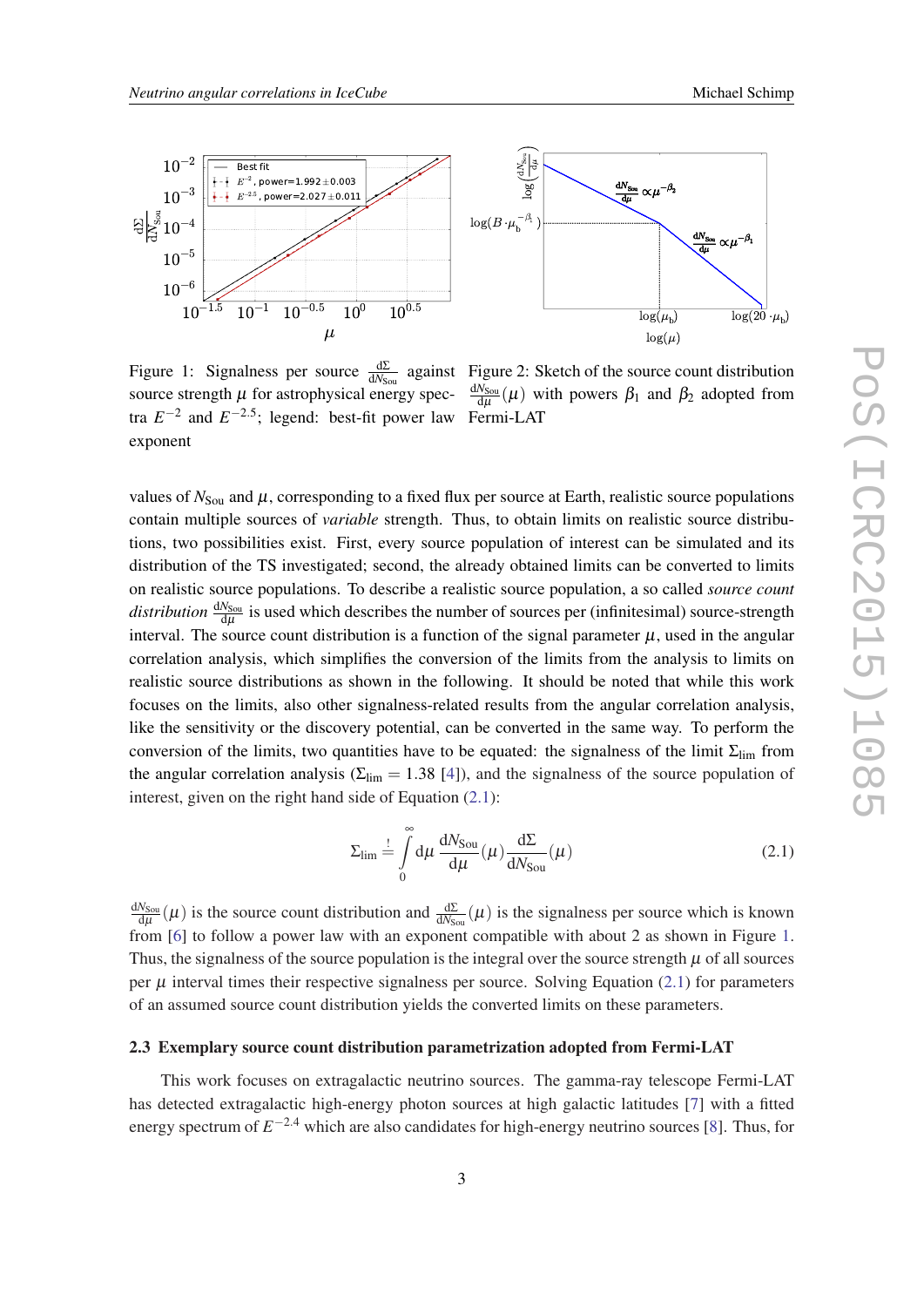<span id="page-3-0"></span>the neutrino source count distribution in this work, the parametrization of the gamma ray source count distribution from Fermi-LAT is adopted. It should be noted that this parametrization is, despite its physical motivation, only an exemplary parametrization to demonstrate the performance of this method.

The Fermi-LAT source count distribution from [[7](#page-7-0)] is the photon flux dependent number density  $\frac{dN_{Soul}}{dS}(S)$  where  $N_{Soul}$  is the number of sources and *S* is the photon flux per source at Earth. It is parametrized by a broken power law:

$$
\frac{dN_{\text{Sou}}}{dS} = \begin{cases} AS^{-\beta_1}, \ S \ge S_b \\ AS_b^{-\beta_1 + \beta_2} S^{-\beta_2}, \ S < S_b \end{cases} \tag{2.2}
$$

 $\beta_1 = 2.49 \pm 0.12$  and  $\beta_2 = 1.58 \pm 0.08$  are the powers of the source count distribution after and before the break, respectively.  $A = (16.46 \pm 0.80)10^{-14} \text{ cm}^2 \text{deg}^{-2} \text{s}$  is a simple scale factor for  $\frac{dN_{Soul}}{dS}$  and  $S_b = (6.60 \pm 0.91)10^{-8}$  cm<sup>-2</sup>s<sup>-1</sup> is the particle flux at the break of the source count distribution. For the purpose of this work, we express this parametrization in terms of the (neutrino) source strength as defined in Section [2.1](#page-1-0) (the source strength at the break is denoted  $\mu_b$ ) instead of the photon flux  $S$  (and a breaking flux  $S<sub>b</sub>$ ) and in terms of a dimensionless scale factor  $B$  instead of *A*. All parameters we use are dimensionless in contrast to the replaced parameters. Furthermore, a cutoff is introduced by setting the source count distribution to zero for all source strengths above a maximum  $\mu_{\text{max}}$  because otherwise contributions from sources with diverging strength would be included in the signalness calculation (Equation ([2.1](#page-2-0))). It is fixed to  $\mu_{\text{max}} = 20\mu_b$  corresponding to the brightest source in the Fermi-LAT sample [[7](#page-7-0)] which has a flux of  $S_{\text{max}} \approx 20S_b$ . The best-fit values for the powers of the Fermi-LAT source count distribution,  $\beta_1 = 2.49$  and  $\beta_2 = 1.58$ , are adopted for neutrinos (except for the generalization in Section [3.4](#page-5-0)). This results in:

$$
\frac{dN_{\text{Sou}}}{d\mu} = \begin{cases}\n0, & \mu \ge 20\mu_{\text{b}} \\
B\mu^{-\beta_1}, 20\mu_{\text{b}} > \mu \ge \mu_{\text{b}} \\
B\mu_{\text{b}}^{-\beta_1 + \beta_2}\mu^{-\beta_2}, & \mu < \mu_{\text{b}}\n\end{cases}
$$
\n(2.3)

Figure [2](#page-2-0) shows an illustration of the used parametrization.

#### 3. Application and results

The interpretation of the IceCube results proceeds according to the following steps: In Section [3.1,](#page-4-0) Equation ([2.1\)](#page-2-0) is solved for the parameters *B* and  $\mu_b$  of the source count distribution described in Section [2.3](#page-2-0) using the limit signalness from the angular correlation analysis. In Section [3.2,](#page-4-0) the parameters of the source count distribution are constrained to reproduce the expected numbers of neutrinos from the observed astrophysical neutrino flux. In Section [3.3,](#page-5-0) the Fermi-LAT observation is expressed in the parameters *B* and  $\mu_b$  as a function of a universal neutrino-to-photon ratio  $\varepsilon_{v/v}$ from all sources measured by Fermi-LAT. Values for  $\varepsilon_{\nu/\gamma}$  corresponding to the measurements of Sections [3.1](#page-4-0) and [3.2](#page-4-0) are determined. As a last step, in Section [3.4,](#page-5-0) the dependencies of the results for  $\varepsilon_{V/\gamma}$  on  $\beta_1$  and  $\beta_2$  are investigated. For the applications in Sections [3.1](#page-4-0), [3.2](#page-4-0) and [3.3](#page-5-0), the powers of the source count distribution,  $\beta_1$  and  $\beta_2$  are fixed to the Fermi-LAT best-fit values from Section [2.3.](#page-2-0) The neutrino energy spectral indices  $\gamma = 2.0$  and  $\gamma = 2.5$  are tested, motivated by IceCube measurements of the astrophysical neutrino flux [\[2](#page-7-0)].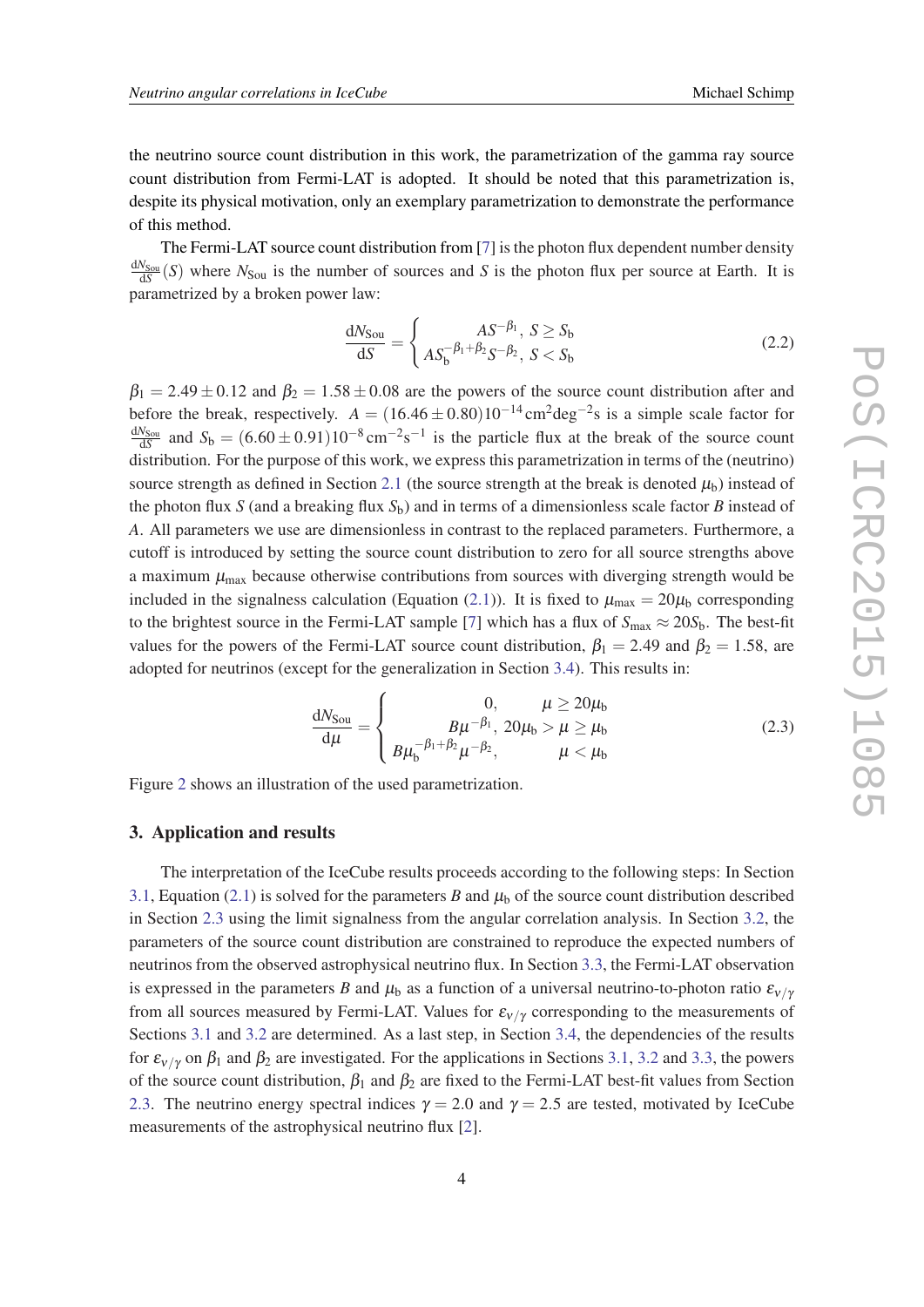<span id="page-4-0"></span>

Figure 3: Dashed lines: IceCube limits converted to  $B(\mu_b)$ ; colored solid lines:  $(B, \mu_b)$  reproducing the observed astrophysical neutrino flux (s. Section 3.2); triangles:  $(B, \mu_b)$  at limit for universal  $\varepsilon_{v/\gamma}$ ; diamonds: prediction for  $\varepsilon_{v/\gamma}$  reproducing the observed astrophysical neutrino flux purely originating from high-latitude sources measured by Fermi-LAT; asterisks:  $(B, \mu_b)$  for  $\varepsilon_{\nu/\gamma} = 1$ ; black line: allowed  $(B, \mu_b)$  for universal  $\varepsilon_{V/\gamma}$ 

#### 3.1 Limit conversion

The solution of Equation [\(2.1\)](#page-2-0) with  $\frac{dN_{Soul}}{d\mu}$  from Equation [\(2.3\)](#page-3-0) is a function  $B(\mu_b)$ . It represents the upper limit from the angular correlation analysis [[4](#page-7-0)] on *B* for each value of  $\mu_b$  and is shown as a dashed line for each spectral index in Figure 3. The negative slopes of the exclusions lines are explained by the increased signalness for larger  $\mu_{\text{max}} \propto \mu_b$  (s. Equation ([2.1\)](#page-2-0)) due to a corresponding larger non-zero integration range. This increased signalness is compensated by lower values for *B*, causing the negative slope.

#### 3.2 Constraints from the observed astrophysical neutrino flux

The astrophysical neutrino flux, observed by IceCube in 2014 [[2](#page-7-0)], can also be represented in terms of *B* and  $\mu_b$ . The number of measured signal neutrinos expected from the source count distribution *n*(scd) and the number expected from the observed flux *n*(astroph.) are equated:

$$
n(\text{scd}) = \int_{0}^{\infty} d\mu \, \frac{dN_{\text{Sou}}(B, \mu_{\text{b}})}{d\mu} \cdot f\mu \stackrel{!}{=} n(\text{astroph.}) = \sum_{\text{IC}} T^{\text{IC}} \int_{0}^{\infty} dE A_{\text{eff}}^{\text{IC}} \cdot \frac{d\Phi}{dE}
$$
(3.1)

where IC denotes the IceCube detector configuration,  $T^{\text{IC}}$  the livetime of IceCube for the operation of each detector configuration,  $A_{\text{eff}}^{\text{IC}}$  is the effective area of each configuration and  $\frac{d\Phi}{dE}$  the observed differential astrophysical neutrino flux by IceCube. *f* is a factor ∼ 1 to obtain the declinationaveraged number of measured neutrinos for a value of  $\mu$ . The pairs  $(B, \mu_b)$  solving this equation for the different considered neutrino energy spectra are the values for *B* and  $\mu_b$  that correspond to the number of neutrinos expected from the observed astrophysical neutrino flux and are shown as colored lines in Figure 3. They are different since *n*(astroph.) is energy spectrum dependent due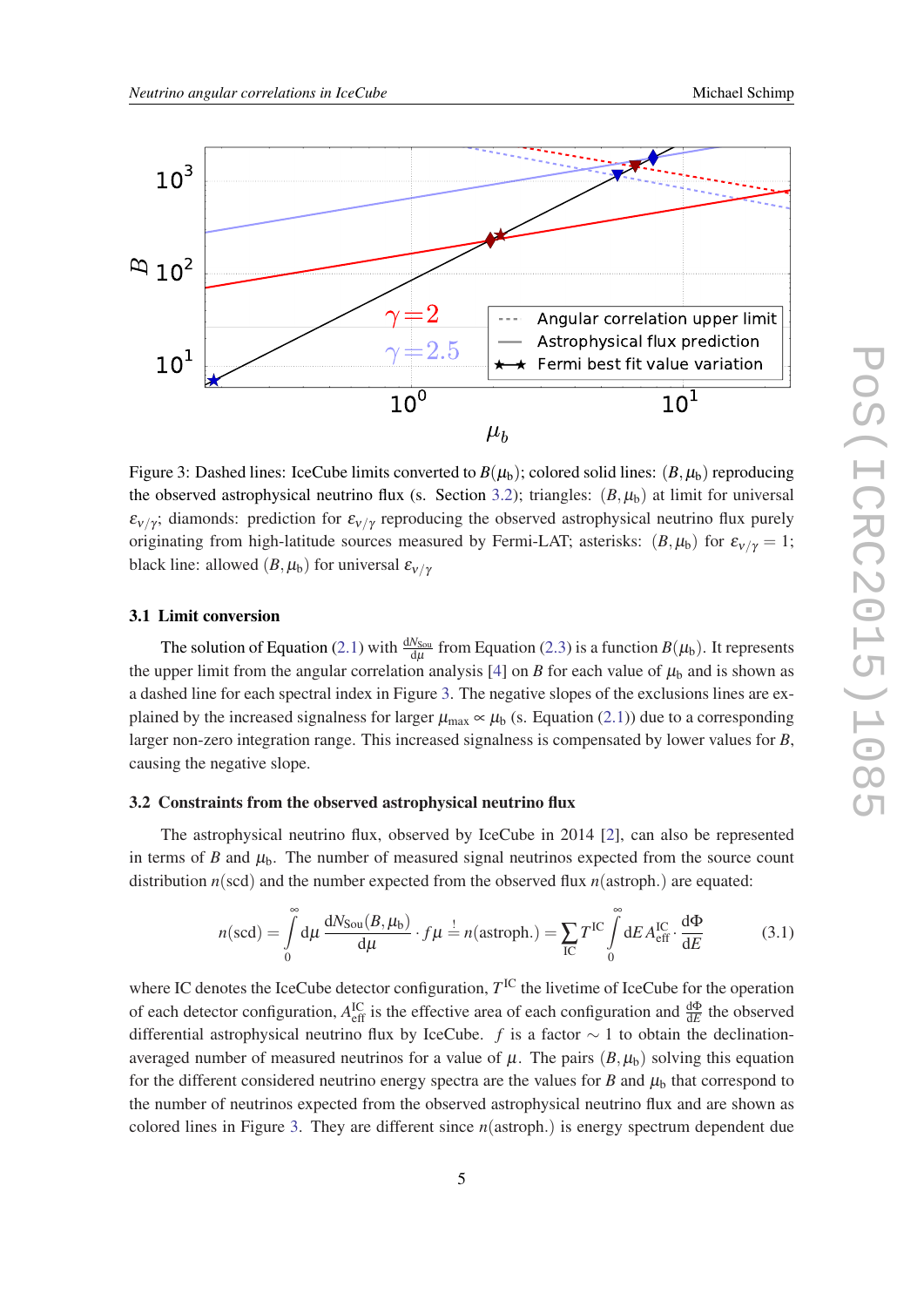|     | $\varepsilon_{\nu/\gamma}$ prediction $\varepsilon_{\nu/\gamma}$ limit ratio |      |      |
|-----|------------------------------------------------------------------------------|------|------|
| 2.0 | 0.92                                                                         | 3.13 | 0.29 |
| 2.5 | 41.4                                                                         | 30.6 | 1.35 |

<span id="page-5-0"></span>Table 1: Results for universal  $\varepsilon_{v/\gamma}$ ; 2nd column:  $\varepsilon_{v/\gamma}$  predictions assuming the observed neutrino flux; 3rd column:  $\varepsilon_{v/\gamma}$  (upper) limits; 4th column: ratio between  $\varepsilon_{v/\gamma}$  prediction and  $\varepsilon_{v/\gamma}$  limit

to the correlation of the flux normalization and the energy spectrum. Their intersections with the dashed limit lines (of the respective energy spectrum) separate the allowed regions (below) from the excluded regions (above) of parameter values constituting the observed flux.

#### 3.3 The Fermi-LAT best-fit value and the neutrino-to-photon ratio

Assuming a universal neutrino-to-photon ratio at Earth  $\varepsilon_{v/\gamma}$  from all sources measured in the Fermi-LAT high-latitude survey, one can express the gamma-ray source count distribution measured by Fermi-LAT in terms of *B*,  $\mu_b$  (i.e. properties of a neutrino flux) and  $\varepsilon_{v/\gamma}$ . First, the values for *B* and  $\mu_b$  corresponding to an equal flux of neutrinos and photons at Earth ( $\varepsilon_{v/\gamma} = 1$ ) in the energy range of the used IceCube measurement  $(100 \text{GeV} - 100 \text{TeV})$ , have to be determined. These particular values for *B* and  $\mu_b$  are called  $B_{\text{Fermi}}$  and  $\mu_b$ , Fermi-LAT measured the extragalactic photon flux in the energy range from 100MeV to 100GeV. Thus, this particle flux is extrapolated into the energy range of IceCube using the assumed energy spectra with indices  $\gamma = 2.0$  and  $\gamma = 2.5$ , yielding the values for  $B_{\text{Fermi}}$  and  $\mu_{\text{b,Fermi}}$ . The extrapolation from the energy range of Fermi-LAT into the energy range of IceCube yields different flux normalizations for the energy spectra and therefore different values for  $B_{\rm Fermi}$  and  $\mu_{b,\rm Fermi}$ . For each value of  $\varepsilon_{v/\gamma}$ , the source strength  $\mu$  of each source in the population with  $B = B_{\text{Fermi}}$  and  $\mu_b = \mu_{b,\text{Fermi}}$  has to be multiplied by  $\varepsilon_{v/\gamma}$ . For the source count distribution parameters *B* and  $\mu_b$ , this leads to:

$$
B = \varepsilon_{\nu/\gamma}^{\beta_1 - 1} \cdot B_{\text{Fermi}} \qquad \mu_b = \varepsilon_{\nu/\gamma} \cdot \mu_{b, \text{Fermi}} \qquad (3.2)
$$

Thus, for each value of  $\varepsilon_{v/\gamma}$ , a certain pair  $(B, \mu_b)$  is obtained, resulting in the black line shown in Figure [3.](#page-4-0) The intersections of the (dashed) limit lines from Section [3.1](#page-4-0) and the (solid) lines representing the observed astrophysical neutrino flux with the (black) line representing the neutrinoto-photon ratios  $\varepsilon_{v/\gamma}$  directly yield upper limits on  $\varepsilon_{v/\gamma}$  and predictions for  $\varepsilon_{v/\gamma}$  for each neutrino energy spectrum in this simplified model. The values for the  $\varepsilon_{v/\gamma}$  limit and the  $\varepsilon_{v/\gamma}$  prediction are given in Table 1.

### 3.4 Changing parameter space - varying source count distribution powers

The procedure from Section [3.1](#page-4-0) through 3.3 is repeated with varied powers of the source count distribution  $\beta_1$  and  $\beta_2$  (defined as in Equation ([2.3](#page-3-0))). Figures [4a](#page-6-0) and [4b](#page-6-0) show the results in terms of the  $\varepsilon_{V/\gamma}$  prediction as introduced in Section [3.2](#page-4-0) and Figures [4c](#page-6-0) and [4d](#page-6-0) show the  $\varepsilon_{V/\gamma}$ limit as introduced in Section 3.3 for the neutrino energy spectra with  $\gamma = 2.0$  and  $\gamma = 2.5$ . Figures [4e](#page-6-0) and [4f](#page-6-0) show the ratios between the  $\varepsilon_{v/\gamma}$  prediction and the  $\varepsilon_{v/\gamma}$  limit. Ratios larger than 1 indicate that the astrophysical neutrino flux is excluded with 90 % C.L. to origin purely from source populations with the corresponding source count distributions with universal  $\varepsilon_{v/\gamma}$  in the respective energy ranges denoted in Section 3.3.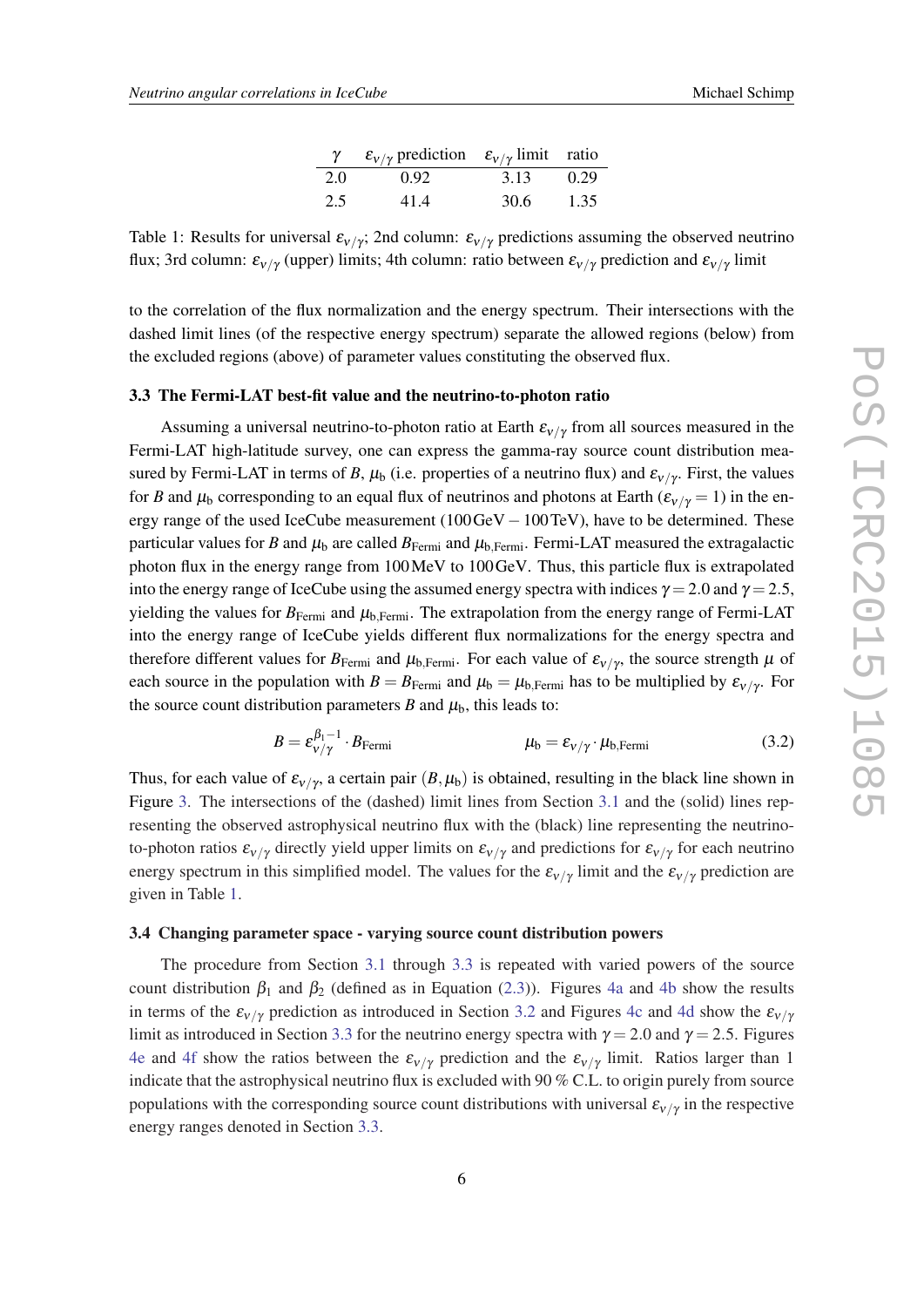

<span id="page-6-0"></span>

Figure 4: (a), (b): predicted universal neutrino-to-photon ratios  $\varepsilon_{V/\gamma}$  for source populations that correspond to the observed astrophysical neutrino flux for different powers  $\beta_1$ ,  $\beta_2$  (s. Equation ([2.3\)](#page-3-0)); (c), (d): converted limits on universal  $\varepsilon_{v/\gamma}$  for different powers  $\beta_1$ ,  $\beta_2$  (s. Equation [\(2.3\)](#page-3-0)); (e), (f): ratios between the  $\varepsilon_{v/\gamma}$  prediction and the  $\varepsilon_{v/\gamma}$  limit; asterisk with error bars:  $\beta_1$ ,  $\beta_2$  and uncertainties from Fermi-LAT [[7](#page-7-0)]; black line: color-coded quantity  $= 1$ 

# 4. Conclusions

The universal neutrino-to-photon ratios  $\varepsilon_{v/\gamma}$  resulting in a number of neutrinos corresponding to the observed astrophysical neutrino flux by IceCube, called the  $\varepsilon_{V/\gamma}$  prediction, and the limit on  $\varepsilon_{v/\gamma}$ , set by the angular correlation analysis in [[4](#page-7-0)] are summarized in Table [1](#page-5-0). For  $\gamma = 2.0$ , the observed astrophysical neutrino flux corresponds to a lower  $\varepsilon_{v/\gamma}$  prediction than the  $\varepsilon_{v/\gamma}$  limit. Thus, for this energy spectrum, the sources from the Fermi-LAT high-latitude survey are not excluded to be the origin of the astrophysical neutrino flux under the stated assumptions. For  $\gamma = 2.5$ , the opposite is the case: The  $\varepsilon_{v/\gamma}$  prediction exceeds the  $\varepsilon_{v/\gamma}$  limit and is thus excluded.